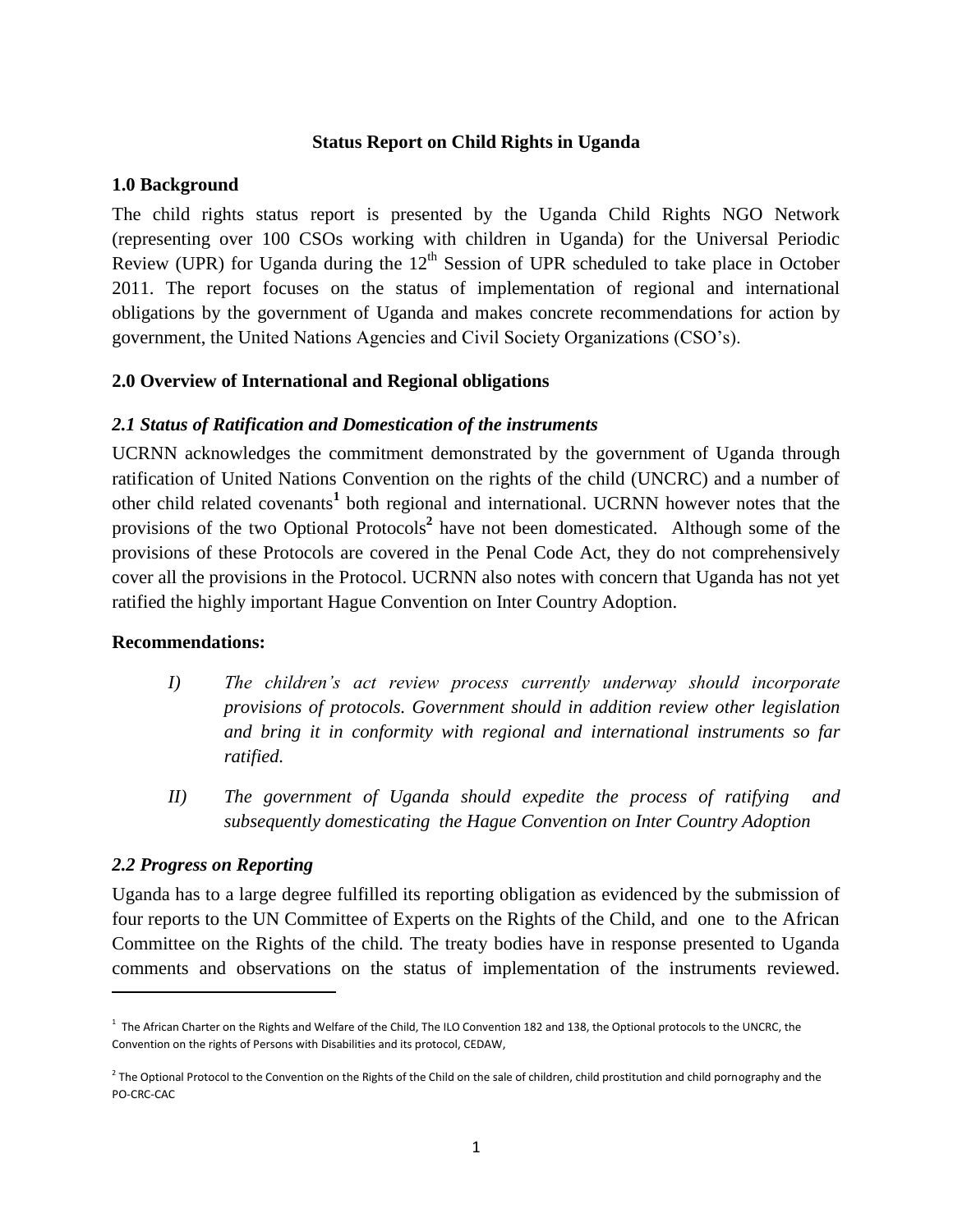UCRNN however notes the implementation of these recommendations is still weak and largely left to the Ministry of Gender Labour and Social Development and CSO actors.

# *Recommendation:*

i*) The government should develop a deliberate strategy for dissemination of the concluding observations and strengthen inter ministerial coordination and ensure ownership across all line ministries.* 

# **3.0 Implementation of international and Regional human rights obligations**

# *3.1 Right to equality and non-discrimination*

The government of Uganda constitution prohibits discrimination on grounds of sex, race, color, ethnic origin, tribe, creed, and religion, social or economic standard or political opinion. In this regard significant progress has been made in promoting girl child education through the affirmative action program, political representation of special interest groups such as women, the disabled, the youth etc as well as deliberately promoting the provision of equality. Despite these efforts UCRNN notes that discrimination against certain groups of children still exist, including access to education for children with disabilities, children affected by and/or infected with HIV/AIDS and children from minority groups such as the Batwa children and Albino children.

### *Recommendations:*

- *i) The government of Uganda institute measures to prevent and prohibit all forms of discrimination against all children particularly children with disabilities and avail resources for operationalising the provisions of the Equal Opportunities Act 2008.*
- *ii) Government should institute special protection measures for children with Albinism*

# *3.2 Right to life and Access to health Services*

UCRNN acknowledges the significant investment by the government in the health sector though construction of new health centers in the country side, rehabilitation of existing health facilities improvement in medical supplies and equipment which have improved quality and access to health care services. UCRNN is concerned at the high infant and under five mortality rates, high maternal mortality, low immunization uptake and Rampant stunting and wasting due to malnutrition - with an estimated 1/3 of children stunted. The limited drug supplies at the health facilities, lack of trained personnel greatly impact on access to health services by children. UCRNN also notes with concern the decrease in budget allocated for the health sector for the financial year 2010/2011.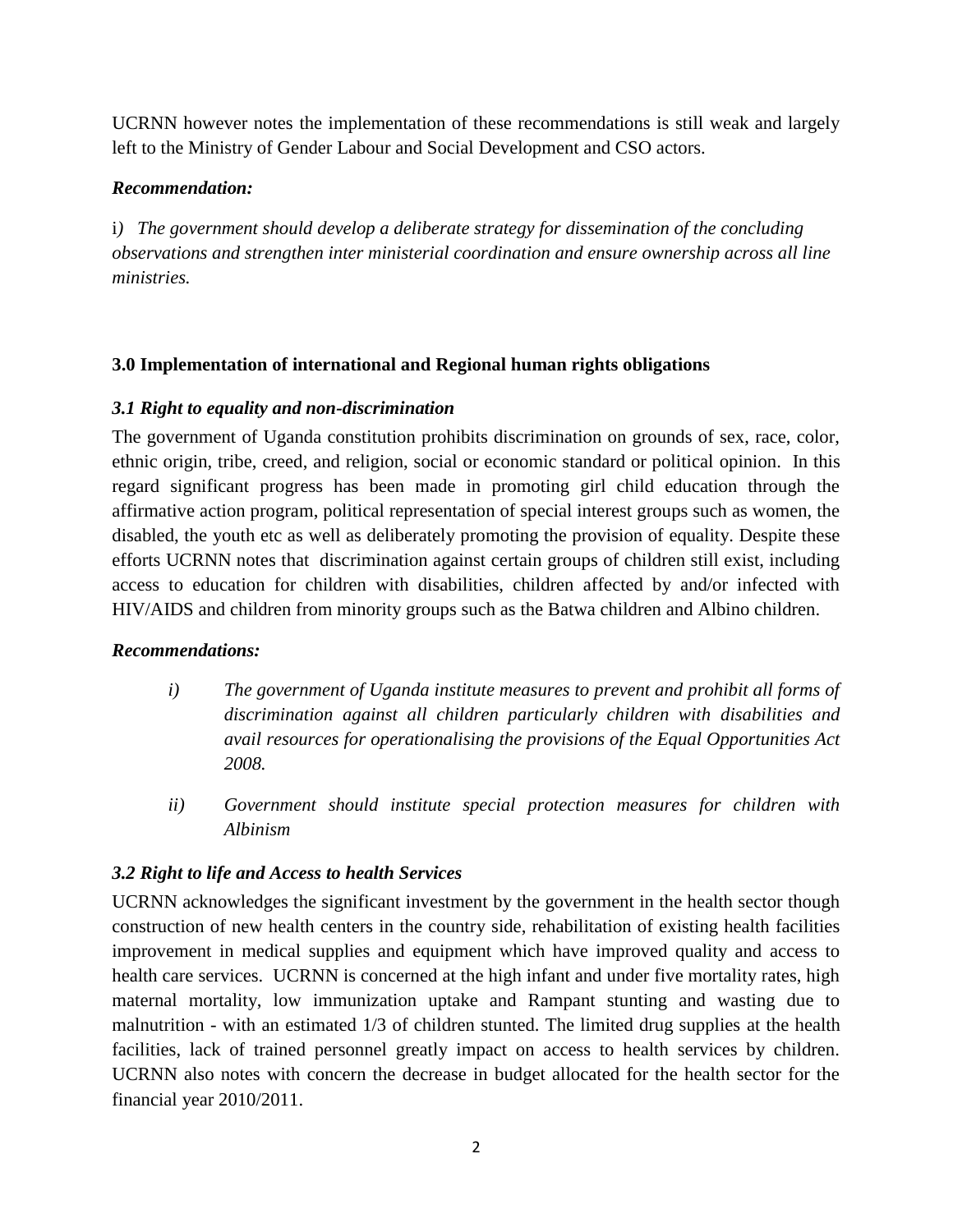#### *Recommendations:*

- *I) The government of Uganda should increase the supply drugs in all health centers. Review the current drug distribution and management system with a view to decentralizing drug distribution.*
- *II) Government should make the provision of neo natal and post natal services to all expectant mothers at all health facilities mandatory.*
- *III) Government should revisit the current budget provision for the health sector and avail adequate resources the management of communicable diseases especially malaria.*
- *IV) Government should take all necessary measures to provide special services for children in fishing and pastoral communities.*

### *3.2 Protection form abuse and Exploitation*

# **3.2.1 Sexual Abuse, trafficking and CSEC**

Notwithstanding the progressive legislation that have been instituted by government including but not limited to; penal code amendment, judicatures Act, trafficking in persons Act and the establishment of an institutional mechanisms (Police family and child protection unit) to respond to sexual abuse and, trafficking of children, cases of child abuse, commercial sexual exploitation and trafficking are still rampant. UCRNN also notes the limited capacity of the police to gather evidence so as to speed up investigations.

### *Recommendations:*

- *I) The government of Uganda avail sufficient resources for implementation of the National Plan of Action on Sexual Exploitation and the Anti trafficking in persons Act.*
- *II) Government should establish child friendly courts including the provisions for trail in camera, fast tracking child abuse case and care and support services for victims of abuse.*
- *III) Government should operationalize the domestic violence act and disseminate the act and other laws on drug abuse;*
- *IV) CSOs and government should strengthening the ability of community structures to prevent violence*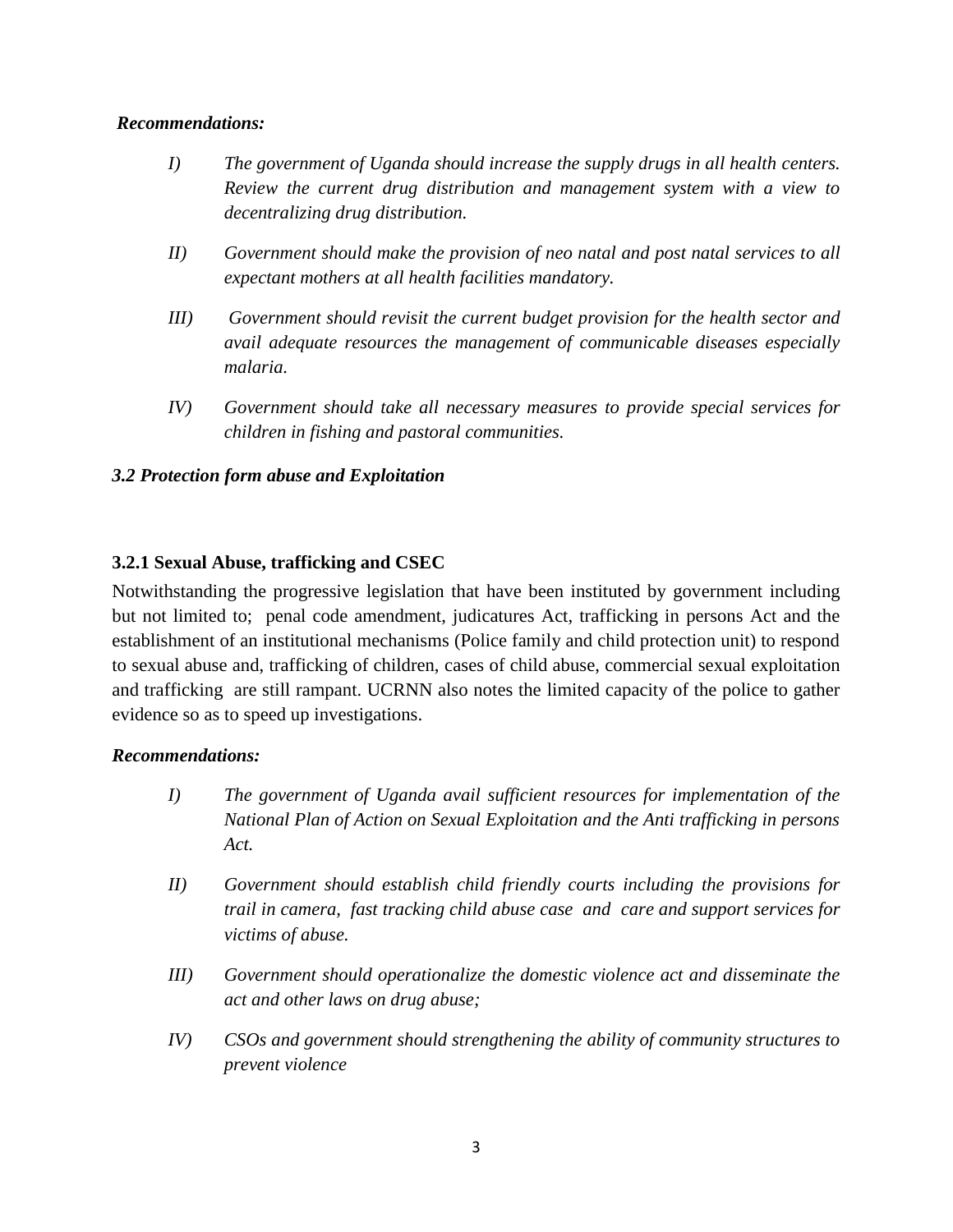### **3.2.2 Harmful cultural Practices**

UCRNN acknowledges the enactment of the law prohibiting FGM specifically by law<sup>3</sup>. However UCRNN is alarmed that the practice still continues. UCRNN also notes the emerging phenomenon of child sacrifice. The Uganda Human Rights Commission reports that the practice manifests itself in the form of killing of human beings with the motive of appeasing gods in order to achieve desired personal [superstitious] goals particularly the attainment of massive wealth. UCRNN also notes the persistence of other harmful traditional practices such as early marriage.

#### *Recommendations:*

- *I) Government should build the capacity of police force to carryout investigation especially on child sacrifice.*
- *II) The government of Uganda should strengthen and implement legislation related to child sacrifice by reviewing the witchcraft act 1966.*
- *III) The government should commit adequate resources for the protection of children and work with CSOs to empower communities in child protection though massive awareness programs.*
- *IV) The government of Uganda should take immediate action to fund the full implementation of the prohibition of FGM*

### **3.2.3 Children with disability**

The number of children aged between 0-17 years in Uganda who live with disabilities is estimated at  $205,000^4$  representing two percent of all children. UCRNN notes the tremendous progress made by the government in guaranteeing the rights of children with disabilities. Through regulations and targeted measures attempts have been made by the government to reach out to the CWDs and enhance their access to education. Despite these gains, children with disabilities continue to be excluded, rejected, exploited Limited training opportunities for children with learning disabilities.

#### *Recommendations:*

 $\overline{\phantom{a}}$ 

*I) The government should implement all provisions of legislation relating to children with disabilities. In addition prevent and prohibit all forms of* 

<sup>&</sup>lt;sup>3</sup> Anti Female Genital Mutilation Act 2010

<sup>4</sup> UBOS 2006 cited in SOS, 2008, MGLSD OVC Status Report June 2010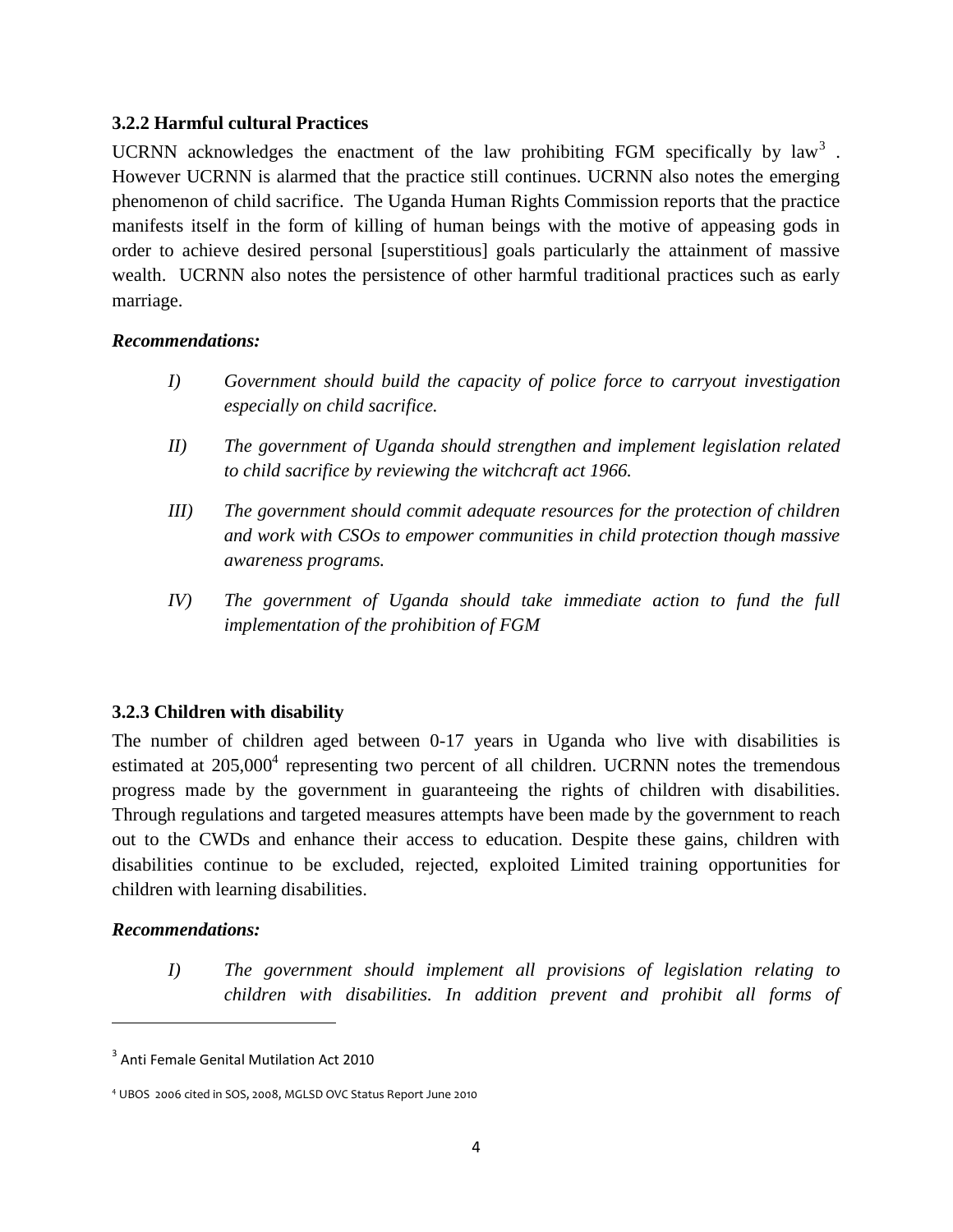*discrimination against children with disabilities and ensure that they have equal opportunities to participate fully in all spheres of life.* 

- *II) Government should Subsidize the health care services for children with disabilities*
- *III) Deploy at least one special needs Teacher in each school.*

### **3.2.4 Protection of Children without parental care**

UCRNN notes that Government interventions to support vulnerable families and households are enshrined within the Social Sector Investment and Development Plan (SIDP). Through SDIP government seeks to enhance the capacity of the people and protection of the vulnerable by instituting effective support programs for OVCs and children in vulnerable families – HIVaffected, Poverty stricken and, single parent families and child headed households. The implementation of the OVC policy and its attendant Strategic Program Plan of Investment has also contributed to reaching out to children without parental care. Despite these efforts UCRNN notes that only a very small percentage of OVC's are benefiting from these services due to limited government financial resources towards full implementation of the plan.

#### *Recommendations:*

- *i*) *Government should appropriate the requisite financial resources for comprehensive implementation National Strategic Plan for Orphans and Vulnerable Children*
- *ii) Government should institute a conditional financial grant to local governments for implementation of actions operationalising the National Strategic Plan for Orphans and Vulnerable Children*
- *iii) Government should put in place a facilitative environment for civil society to contribute to the implementation of the National Strategic Plan for Orphans and Vulnerable Children*

### **3.2.5 Corporal Punishment**

While acknowledging government effort on corporal punishment through the issuance of a circular prohibiting Corporal punishment in schools, UCRNN also notes the positive efforts by the ministry in developing a handbook highlighting alternatives to corporal punishment. In addition UCRNN also notes the inclusion of corporal punishment in the penal system under the Penal Code Act, and a provision in the Children's Act amendment bill 106 B the regarding prohibition of corporal punishment in schools. UCRNN is still concerned that Corporal punishment still rampant in schools and homes.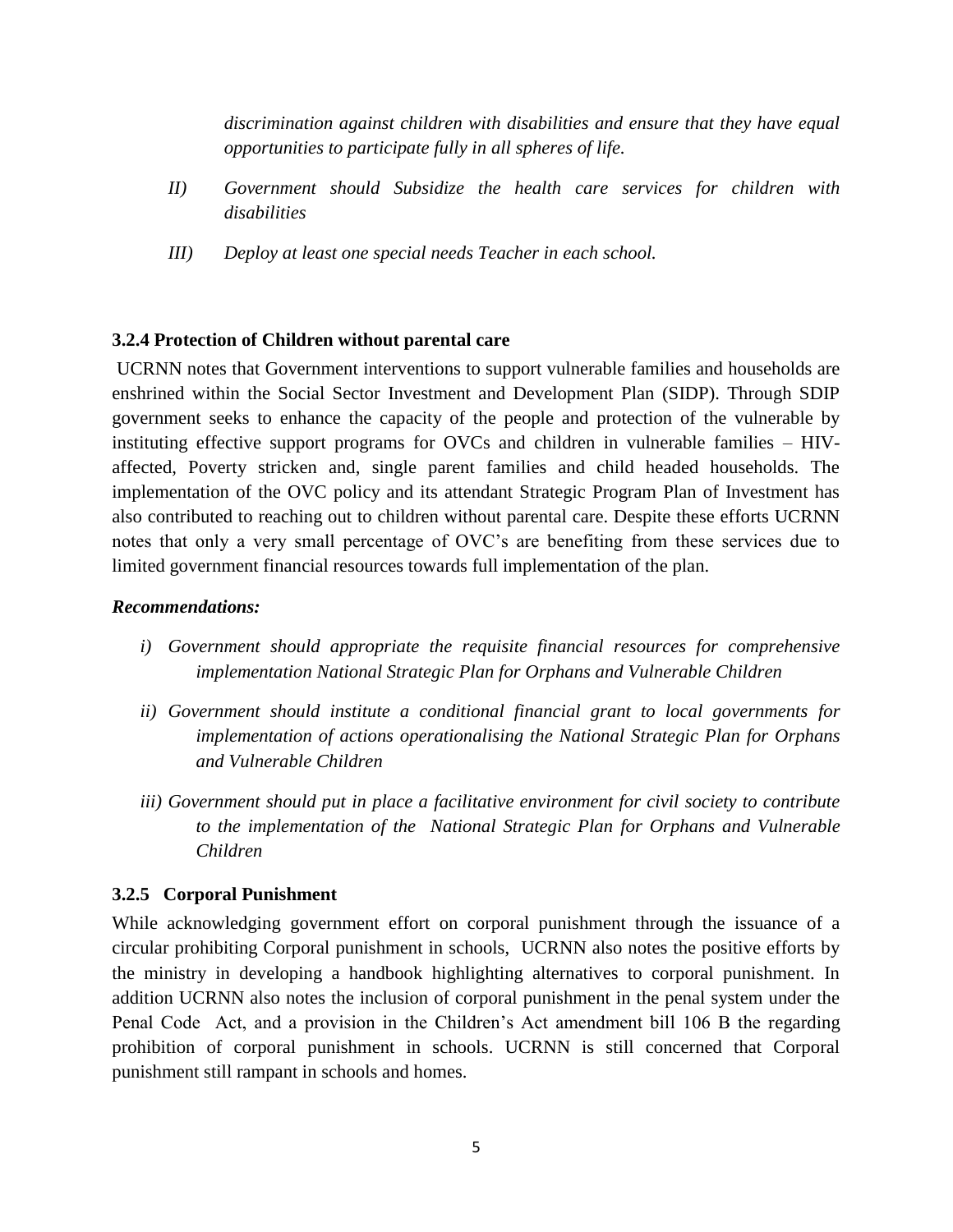### *Recommendations:*

- *i) Government should amend legislation to explicitly prohibit all forms of corporal punishment in all settings, including in the family, the school and alternative child care.*
- *ii) Government should make available resources for implementation and enforcement of this law.*

# **3.2.6 Children affected by conflict**

UCRNN applauds the government on the cessation of hostilities in northern Uganda for the last 4 years as well as the supporting legislation for the humanitarian situation that prevailed during the 20-years hostilities such as the Amnesty Act 2000 (as amended). The PRDP and other GoU Plans and Programmes to mitigate the impact the conflict and facilitate recovery and development are however, lacking in their focus on the war-affected children in the region. The return-home-campaign targeting all those living in IDP camps is also lacking in child-centered logistical and infrastructural facilitation for returning children.

### *Recommendations:*

- *i. The Government of Uganda should institute affirmative action programs in basic education, health, protection and livelihoods and food security for children in conflict affected areas.*
- *ii. The Peace Recovery and Development Plan for northern Uganda and the Karamoja Integrated Disarmament and Development Plan and other such regional and nationwide development plans must have a fully drawn up provision on protection of children before, during and after [armed] conflict and other disasters etc. especially in providing options for service delivery intended for children.*
- *iii. Government of Uganda is encouraged to implement the national action plan on SCR1612 intended to address issues of underage recruitment and sexual exploitation and abuse by armed forces*

### **3.2.7 Children in contact and conflict with the law**

UCRNN acknowledges government effort in the establishments of Family and Children's Courts and remand homes in selected districts. UCRNN however notes the slow progress achieved in establishing a functioning system for protection of child victims of violence and abuse and juvenile justice throughout the country. UCRNN also notes the steadily increasing number of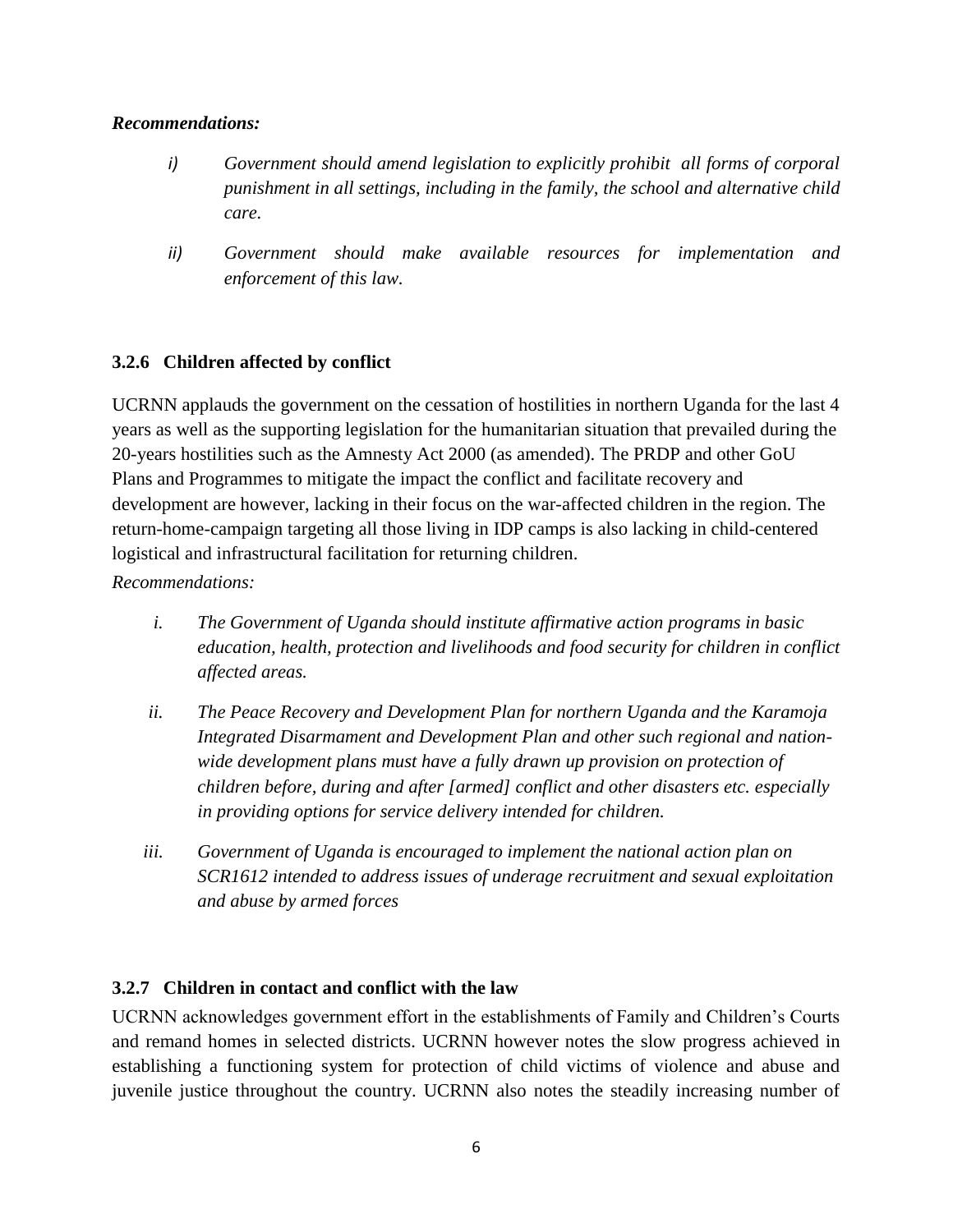children in conflict with the law. This coupled with poor pre-trail detention facilities and lack of access to legal representation increases the vulnerability of these children. UCRNN also notes with concern the increase in the number of children in prison and the challenges children of prisoners face once their parents have been convicted.

### *Recommendations*

- *i) Ensure that juvenile justice standards are fully implemented to be in compliance with UNCRC art 37 (b), 40 and 39, as well as the United Nations Standard Minimum Rules for the Administration and the United Nations Guidelines for the Prevention of Juvenile Delinquency.*
- *ii) The government of Uganda should take all necessary measures to secure sufficient funding for the establishment of Family and Children's Court in every District as required by law and secure*
- *iii) Improve on conditions of the detention centres, staffing and financing for magistrates, lawyers including trainings for staff that handle children in conflict with the law*
- *iv) Operationalize the principle of 'detention as a measure of last resort and for the shortest time possible'. Emphasize more restorative rather than retributive justice, tackling more the conditions that lead to juvenile delinquency, such as unemployment by the parents and the need for survival.*
- *v) Government through the judiciary should have provisions to take into consideration children's interests/ status during the sentencing process of their parents. ( Pro longed absence of parents from the home due to imprisonment has disastrous effects on children.*

### *3.3 Civil and Political Rights*

### **3.3.1 Birth Registration**

Although the current legal framework provides a reasonable platform for sustaining a country wide birth and death registration program, many children are still remain unregistered. Birth certificates only become relevant at a point of joining higher institutions of learning, or joining the police or the army and voting. The challenges in the registration of children and hence inability to prove ages of children leaves them vulnerable to abuses such as defilement, trafficking, recruitment to armed conflict and recruitment into the worst forms of child labor.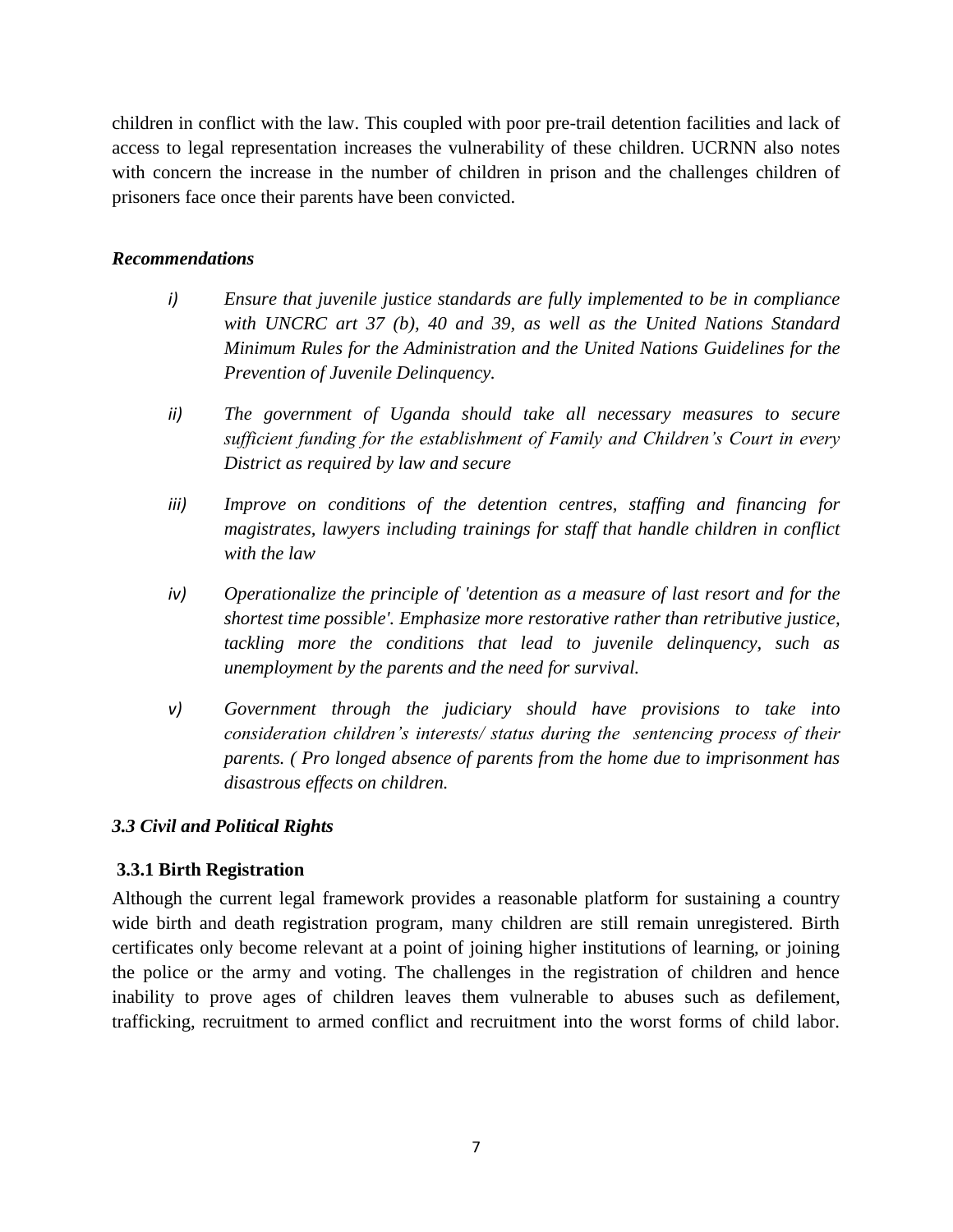Without proof of age, children can be married off early and perpetuators of abuse cannot be pinned. **<sup>5</sup>**

Recommendations:

- *i) Institute a comprehensive policy framework supported by adequate financing of the birth registration bureau to engender a sustainable birth and death registration program at all levels including making birth registration easy and free*
- *ii) Government should Expedite the process of reviewing the law on birth registration and institute integrated services at health centers to include birth registration.*

# **3.3.2 Child Participation**

UCRNN acknowledges efforts by the government of Uganda in institutionalizing child participation through the development and rolling out of a national child participation guide. Despite this appreciation and subsequent application of the concept is still limited at all levels.

# *Recommendations:*

*i) Government should develop a deliberate strategy to promote the use of the CP guide among all stakeholders and in addition institutionalize child participation by making it a policy* 

# **3.4 Protection of children infected/ affected by HIV/AIDS.**

While noting the progress made in preventing HIV/AIDS infection among children through Prevention of Mother To Child Transmission of HIV/AIDS(PMTCT) services, stigma and discrimination still remain rampant. Evidence shows that stigma was one of the reasons 58% of Uganda's children cannot access ARVs. Other challenges include lack of equipment for testing children below 18 months, and lack of health personnel to handle psycho social needs of children.

# *Recommendations:*

 $\overline{a}$ 

*i) Government should Institue economic empowerment programs to support such children in need of special protection including psychosocial programs for children affected by HIV and AIDS*

<sup>&</sup>lt;sup>5</sup> Yiga Deo 2010 An Assessment of Child Protection Systems in Uganda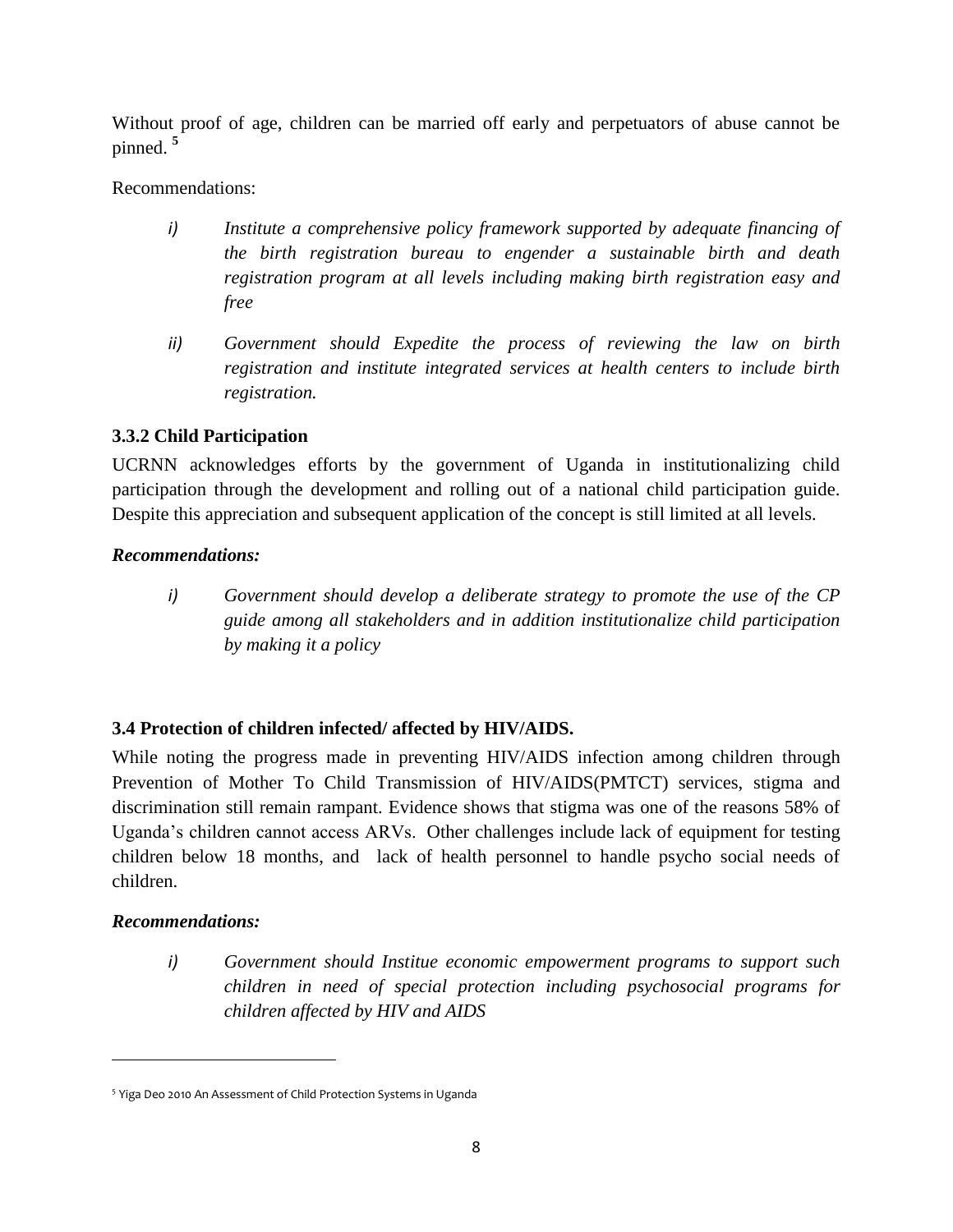- *ii) The need to scale up prevention, treatment and care services for children especially Provision of pediatric ARVs for those living with HIV and AIDS*
- *iii) The government of Uganda should immediately take all necessary measures to increase access to prevention of mother to child transmission of HIV/AIDS (PMTCT) services*
- *iv) Expeditiously enact the draft National HIV/AIDS policy and the HIV/AIDS Prevention and Control Bill .*
- *v) Strengthen partnership between CSO and government in provision of pediatric care and support .*

### **3.4 Economic exploitation of children- child labour**

UCRNN acknowledges progress made by government in setting standards for employment of children as well as elimination of the worst form of child labour through the ratification and domestication of the ILO Convention 138nad 182 respectively. UCRNN is however concerned about the increasing use of under aged children in employment as well as economic exploitation through street vending and begging.

#### *Recommendations:*

- *i) Government should strengthen the labour inspectorate to facilitate monitoring and withdrawal of children engaged in labour.*
- *ii) Government should develop economic empowerment programs for children withdrawn or engaged in child labour.*

### **3.4 Education**

UCRNN acknowledges the remarkable progress made in the education sector including but not limited to; the recruitment of teachers, the construction of classrooms, the enactment of the education Act 2008 that includes Non Formal Education as a major component, UCRNN is still concerned about the high drop outs rates, the low transitions rate to secondary school and the insufficient number of trained teachers and in particular the deteriorating quality of education. The free education policy of government still has challenges because of Hidden costs of free education; uniforms, school meals etc

#### *Recommendations:*

*i) Government should undertake measures to ensure equal access to education to vulnerable groups of children; street children, orphans, minority children,*